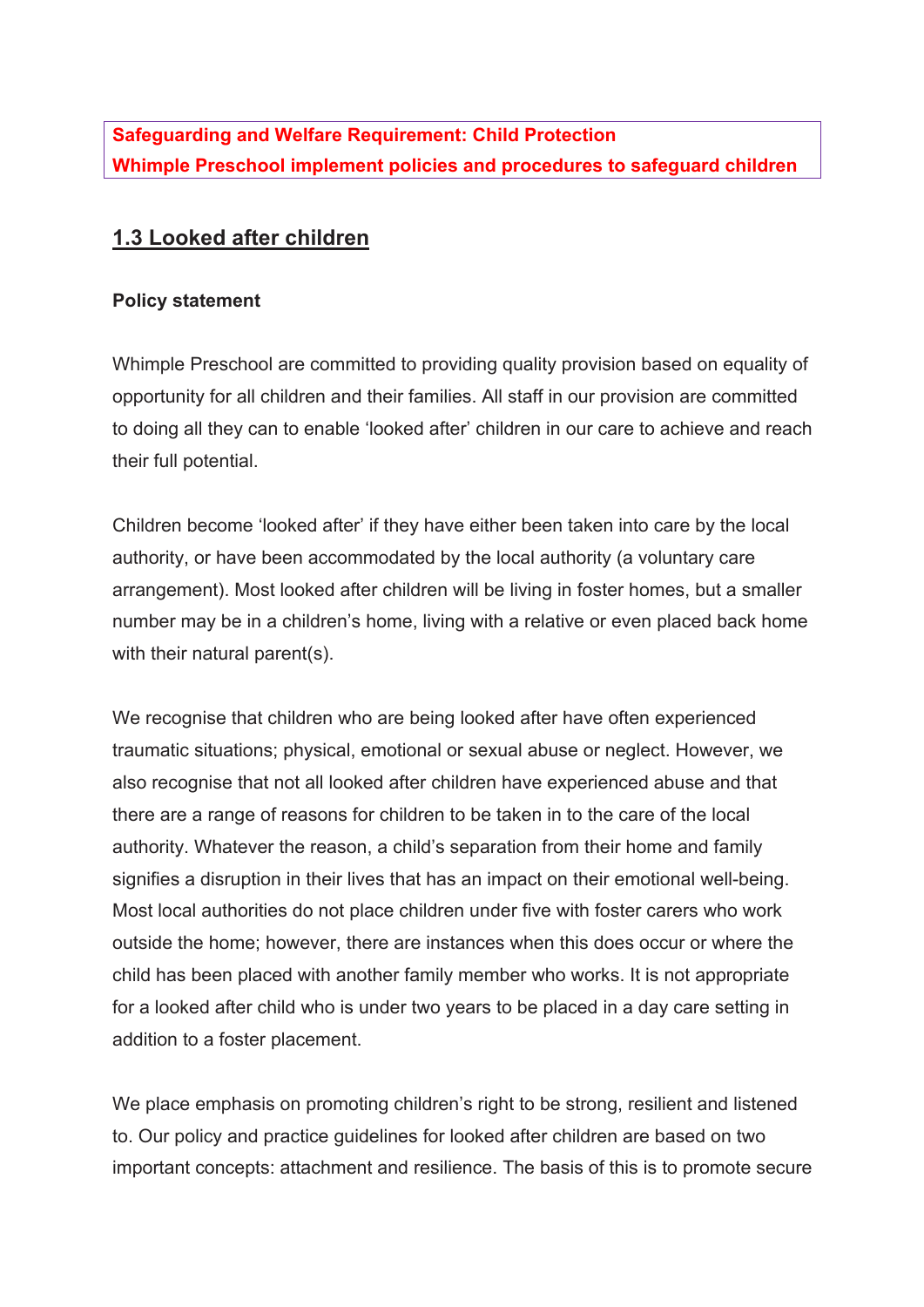attachments in children's lives, as the foundation for resilience. These aspects of well-being underpin the child's responsiveness to learning and enable the development of positive dispositions for learning. For young children to get the most out of educational opportunities they need to be settled enough with their carer to be able to cope with further separation, a new environment and new expectations made upon them.

## **Principles**

- The term 'looked after child' denotes a child's current legal status; this term is never used to categorise a child as standing out from others. We do not refer to such a child using acronyms such as LAC.
- We do not normally offer placements for babies and children under two and a half years who are in care; we offer instead other services to enable a child to play and engage with other children while their carer stays with them.
- We offer places for funded  $2\frac{1}{2}$  to 4 year-olds who are in care to ensure they receive their entitlement to early education. We expect that a child will have been with a foster carer for a minimum of one month and that they will have formed a secure attachment to the carer. We expect that the placement in the setting will last a minimum of six weeks.
- We will always offer 'stay and play' provision for a child who is two to five years old who is still settling with their foster carer, or who is only temporarily being looked after.
- Where a child who normally attends our setting is taken into care and is cared for by a local foster carer, we will continue to offer the placement for the child.

## **Procedures**

- The designated person for looked after children is the designated child protection co-ordinator.
- Every child is allocated a key person before they start and this is no different for a looked after child. The designated person ensures the key person has the information, support and training necessary to meet the looked after child's needs.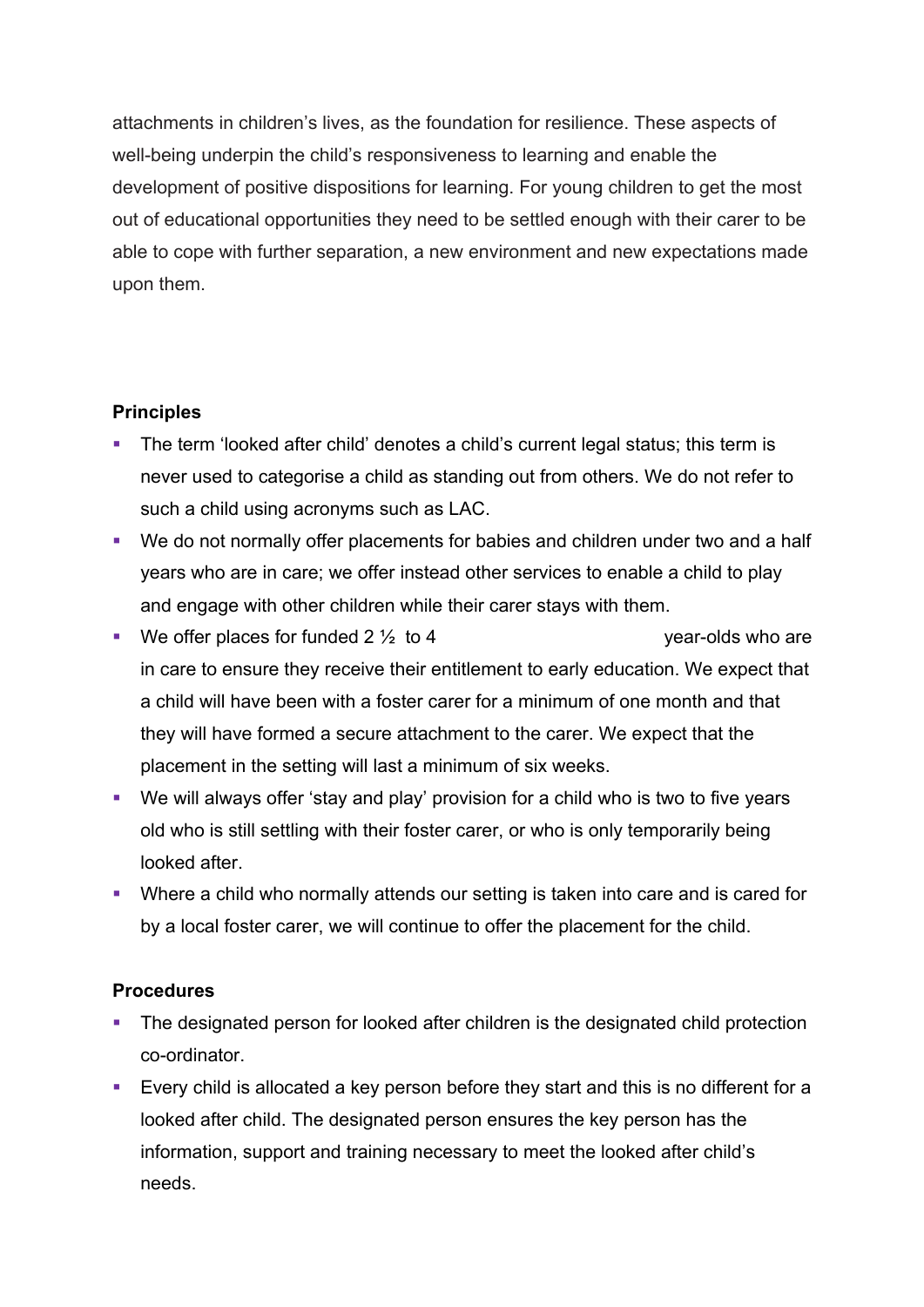- The designated person and the key person liaise with agencies, professionals and practitioners involved with the child and his or her family and ensure that appropriate information is gained and shared.
- The setting recognises the role of the local authority children's social care department as the child's 'corporate parent' and the key agency in determining what takes place with the child. Nothing changes, especially with regard to the birth parent's or foster carer's role in relation to the setting, without prior discussion and agreement with the child's social worker.
- **•** At the start of a placement there is a professional's meeting to determine the objectives of the placement and draw up a care plan that incorporates the child's learning needs. This plan is reviewed after two weeks, six weeks and three months. Thereafter at three to six monthly intervals.
- The care plan needs to consider issues for the child such as:
	- **-** their emotional needs and how they are to be met;
	- **-** how any emotional issues and problems that affect behaviour are to be managed;
	- **-** their sense of self, culture, language(s) and identity and how this is to be supported;
	- **-** their need for sociability and friendship;
	- **-** their interests and abilities and possible learning journey pathway; and
	- **-** how any special needs will be supported.
- In addition the care plan will also consider:
	- **-** how information will be shared with the foster carer and local authority (as the 'corporate parent') as well as what information is shared with whom and how it will be recorded and stored;
	- **-** what contact the child has with his/her birth parent(s) and what arrangements will be in place for supervised contact. If this is to be at the setting, when, where and what form the contact will take will be discussed and agreed;
	- **-** what written reporting is required;
	- **-** wherever possible, and where the plan is for the child to return home, the birth parent(s) should be involved in planning; and
	- **-** with the social worker's agreement, and as part of the plan, the birth parent(s) should be involved in the setting's activities that include parents, such as outings and fun-days etc alongside the foster carer.